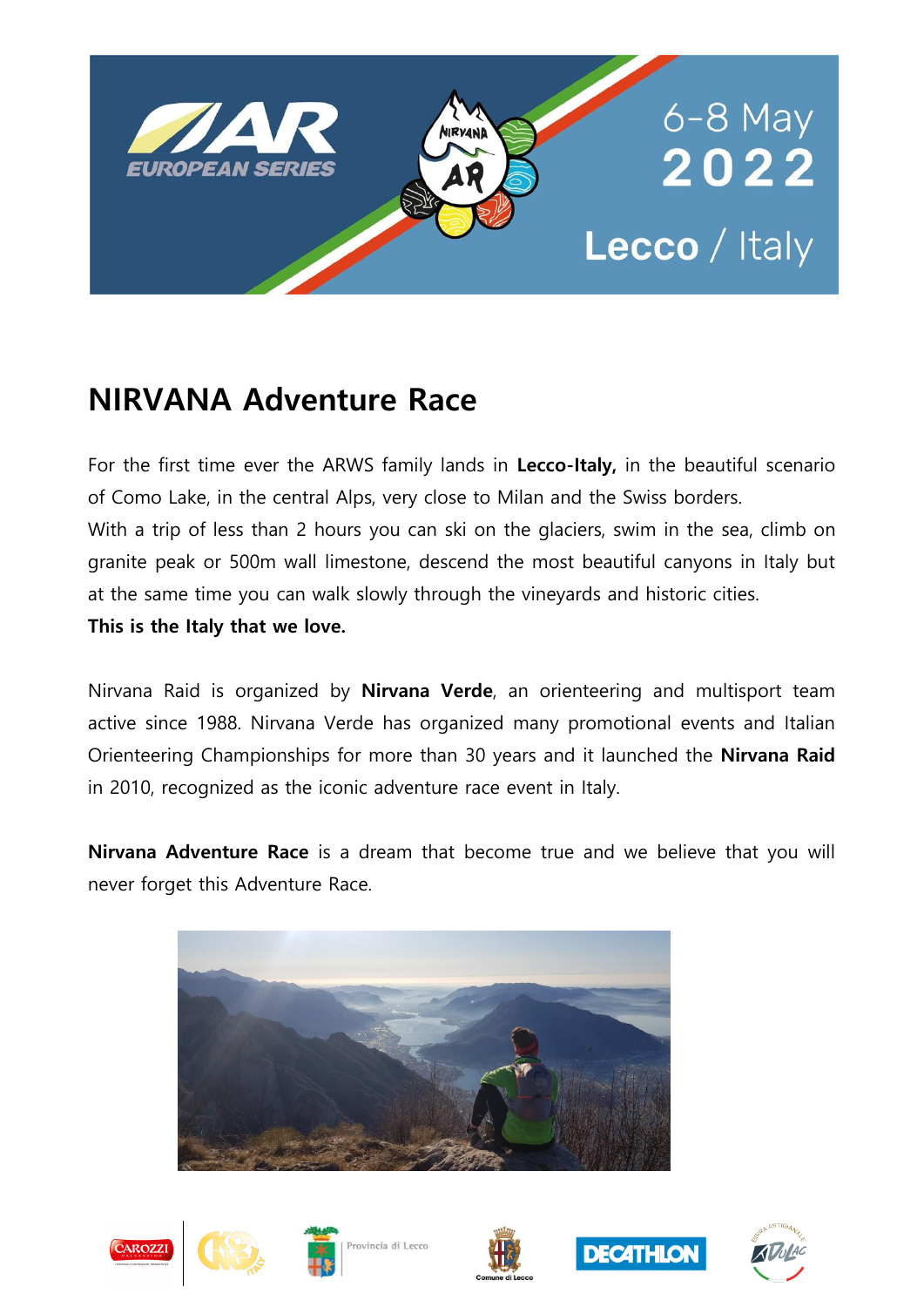



# **TIME SCHEDULE**

|                 | <b>AR European Series</b>         | AR Shorted Course (70km)*          |
|-----------------|-----------------------------------|------------------------------------|
| <b>FRIDAY</b>   | 10:00 Teams welcoming, check list | 10:00-17:00 Teams welcoming, check |
| 6 May           | 18:00 Briefing                    | list                               |
|                 | 22:00 Race Start                  |                                    |
| <b>SATURDAY</b> | 21:00 First arrivals              | 6:00-7:30 Teams welcoming & check  |
| 7 May           |                                   | 7:30 Briefing                      |
|                 |                                   | 8:00 Race Start                    |
|                 |                                   | 17:00 First arrivals               |
|                 |                                   | 21:00 Prize Giving                 |
| <b>SUNDAY</b>   | 9:00 Latest arrivals              |                                    |
| 8 May           | 10:00 Prize Giving and closing    |                                    |
|                 | ceremony                          |                                    |

\*Special Race info only for AR Shorted Course (70km) will be written in Italic.

**Event Center:** Lecco, Via Amendola (Parking and Market Area)

# **RACING INFORMATION AR European Series**

**Distance**: 130-150km and +5/6000m elevation gain - 9/10 sections.

**Sections**: trekking, kayaking, MTB, Via Ferrata, Rope Activities, Caving

**Racing time**: 18 to 20h for the winning team ARES. Maximum time limit 28 hours (Closing deadline)

# **RACING INFORMATION AR Shorted Course (70km)\***

**Distance**: 60-70km and 2500/3000m elevation gain. 6/7 sections (no rope activity).

**Sections**: trekking, kayaking, MTB, Caving

**Racing time**: 8 to 10h for the winning team. Maximum time limit 16 hours (Closing deadline)









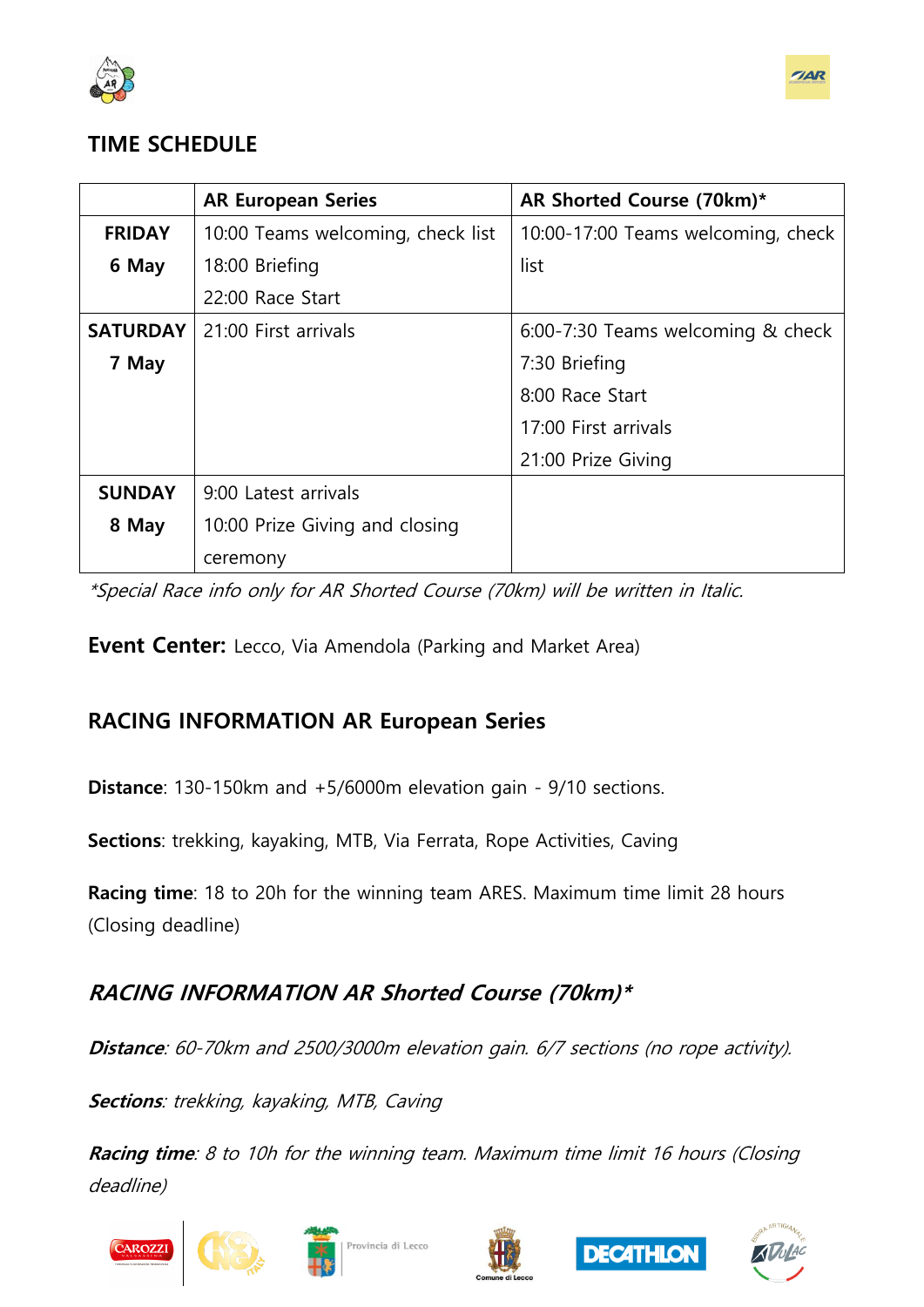

#### **Timing AR European Series**

It is mandatory to be on site before 18:00 on Friday May  $6<sup>th</sup>$  for the registration and the material check list.

Every team component must be on site for the briefing and the bib ceremony.

The start is on Friday May  $6<sup>th</sup>$  at 22:00 and the race will be open until Sunday May 8th 9:00.

Price giving ceremony is scheduled at 10.00 o'clock on Sunday May 8th.

Brunch will be open from 8:00 to noon on Sunday May 8th.

#### **Timing AR short course 70km**

It is mandatory to be on site before 7:00 on Saturday May 7th for the registration and the material check list. The registration is also available on Friday 10:00-17:00. The start is on Saturday May 7th 8:00 and the race will be open until Sunday May 8th 9:00. We hope you will arrive earlier…

Price giving ceremony is scheduled at 21:00 on Saturday May 7th at the event center.

#### **Equipment**

The mandatory equipment list is available on our website. Be careful to check the latest available version.

## **We added a Via Ferrata Kit and harness for all the ARWS teams**

In you need to buy some equipment **KONG** factory store is located in the town of Monte Marenzo (10km). Special prices for the teams.



MTB will be transported in our trucks, without any box nor need to disassembly. Therefore, no need for a bike box. We took this decision to help you organize

your race and reduce your budget.

We will take care of the bikes as if they were our own, but you are free to add extra protection for them. These extra protections must be placed in an extra bag you will need for this purpose only









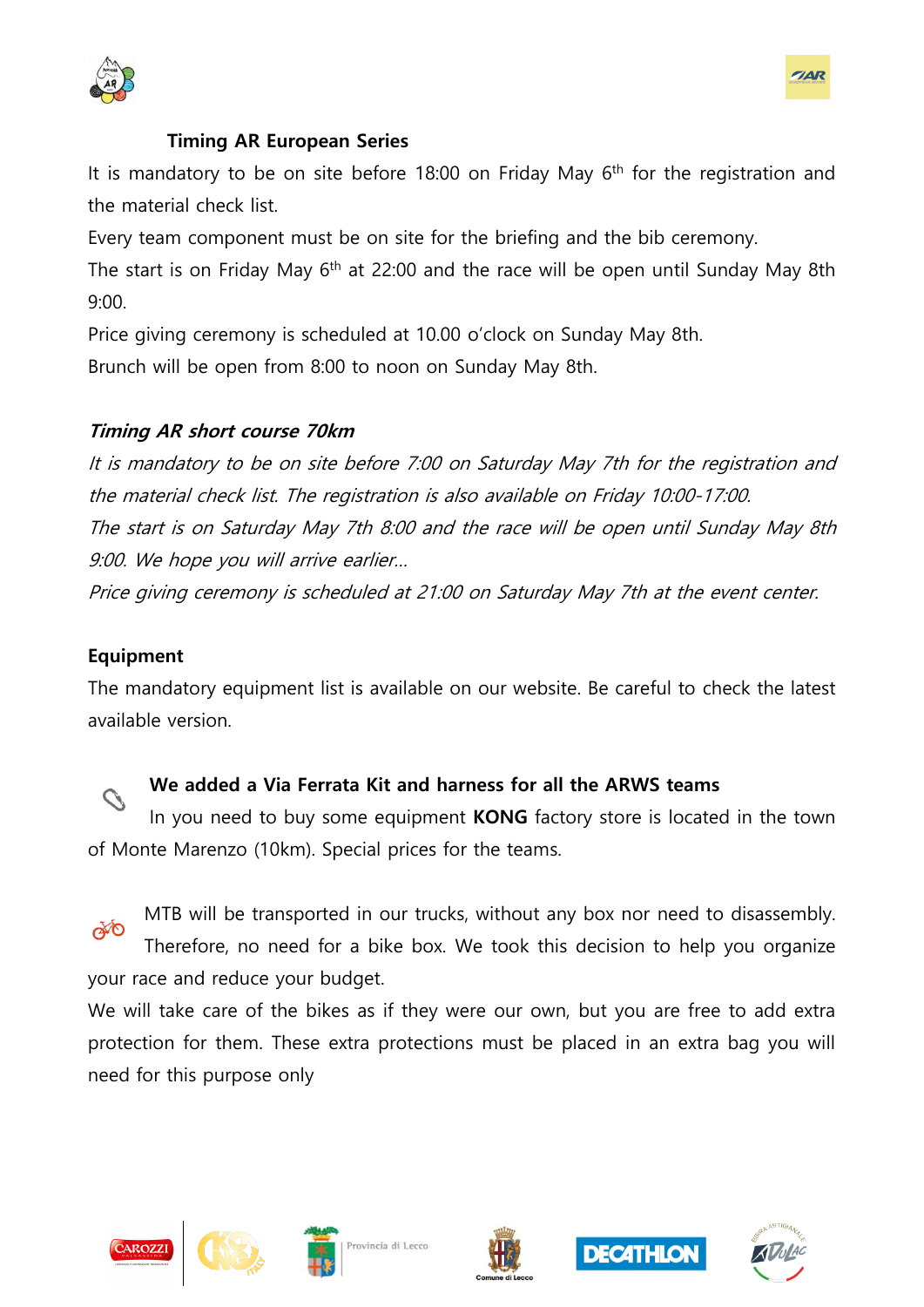



Kayaks are provided by the organization, they will all be inflatable kayak from Decathlon, one of our main sponsors. The kayak will be ready to use, no pump needed. We hope you will never learn if they are sinkable  $\odot$ 

The organization can also provide the teams with some paddles and life jackets. If needed, the team must send the request by email before April 8th to [iscrizioni@nirvanaraid.it.](file:///C:/Users/mario/Documents/iscrizioni@nirvanaraid.it)

The teams won't carry paddles, life jackets or kayaks during the race (except possibly during white-water sections). The white-water bag can be ARWS type or similar (mesh type).

Trekking and orienteering section will be in the wild mountains with R breathtaking panoramas. During the first hours of the day and before the sunset if you are lucky you can see deer, kites and wild boars.

**The teams need to provide 2 bags for their equipment**. The bags must be maximum 120 liters/20 kg. They will only have access to those 2 bags + white-water bags to store their equipment during the race.

Any other bag will be forbidden and considered as some additional external help and will be condemned.

You will have to carry your ropes equipment and eventually some running shoes during the MTB sections.

Practice and try to find best size for your backpack.

**GPS Tracking** All the team will have a GPS tracking supplied for the organization.

#### **Orienteering**

Two sets of maps and one roadbook will be given to each team. Maps and Roadbooks are in a tearproof an water-resistant material.

Maps will be on a 1/25000. Some maps will be 1/4000 and 1/10000

We produce our maps using ISOM, standard orienteering symbols.

They will be given at the start. Any support not given by the organization is forbidden. The jury can operate some checks.





ovincia di Lecco





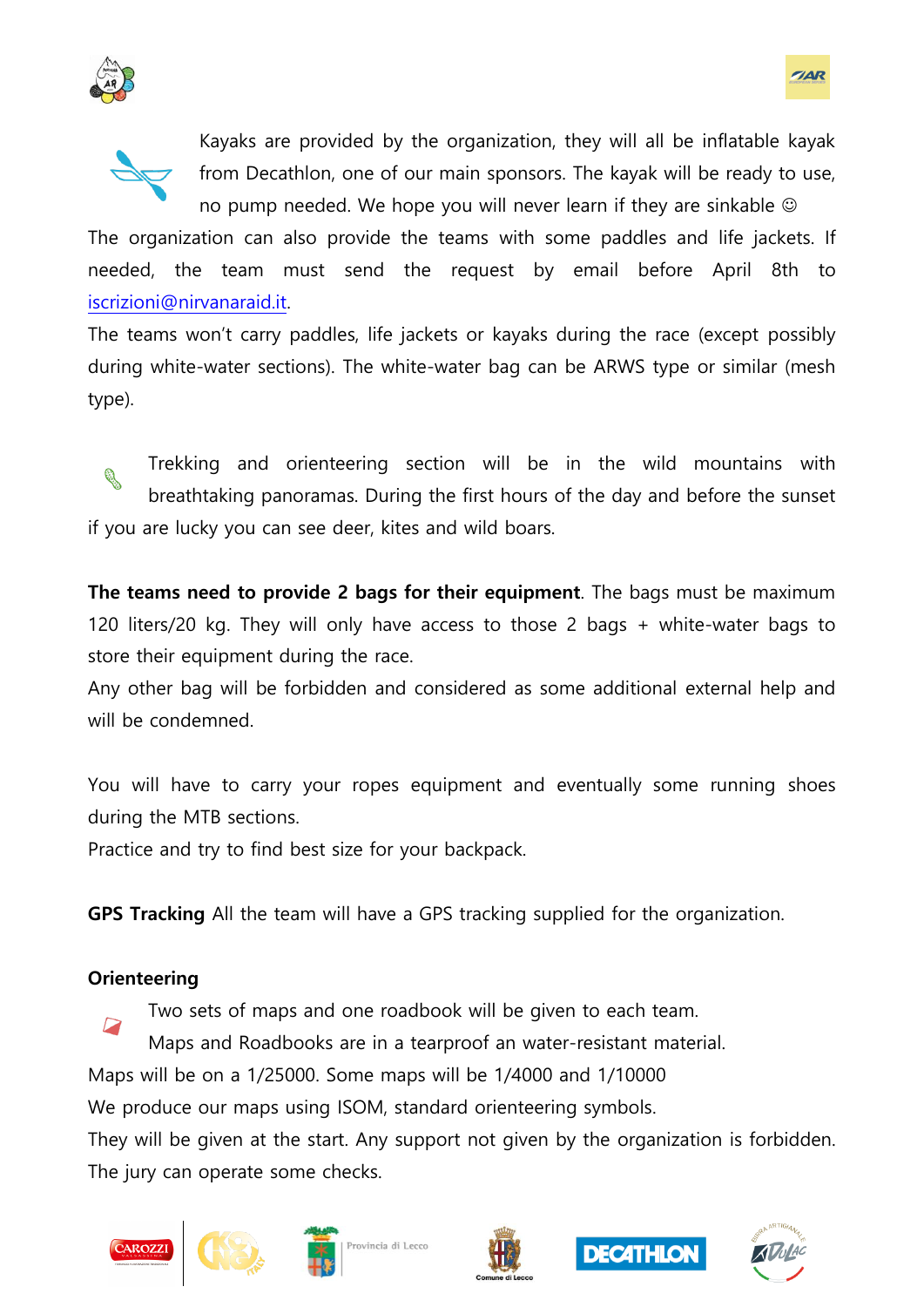



#### **Knowledge, skills and certificates**

The kayaking, ropes and orienteering knowledge and skills documents must be signed and hand in during the check-in before the race. If not, the team will not take the start. A **medical certificate** that you are able to make endurance sport is required. You will have to send us before the race or to show it during check-in. A sample is available on our website.

#### **Insurances**

Check your insurance policies well in time before the event. Make sure you have the necessary insurance for the event and if you are travelling from abroad, make sure you have travel insurance as well.

#### **Climate**

The race will take place early in May and the days are long, cool but the nights could be freezing.

Lecco lakes are nestled between wild mountains and peaks. The hills are a bit far from us. The race will be between 200m and 2400m altitude. You might find some snow on the course.

The mandatory equipment list is made to ensure security for the teams.

However, for those without much experience of this kind of race, keep in mind that during the night, with some fatigue, it can get very cold, even if the weather is very good!

Do not try to optimize your equipment by not taking enough gear, and try to keep clothes as dry as possible.

#### **Food and drinks**

Prior and after the race it's possible to make use of the food and beverage facilities in the Event Center.

During the preparations on Friday the bar will be open until the start of the race. Prior to the race it is possible to enjoy a meal. This concept is the same for brunch on Sunday.